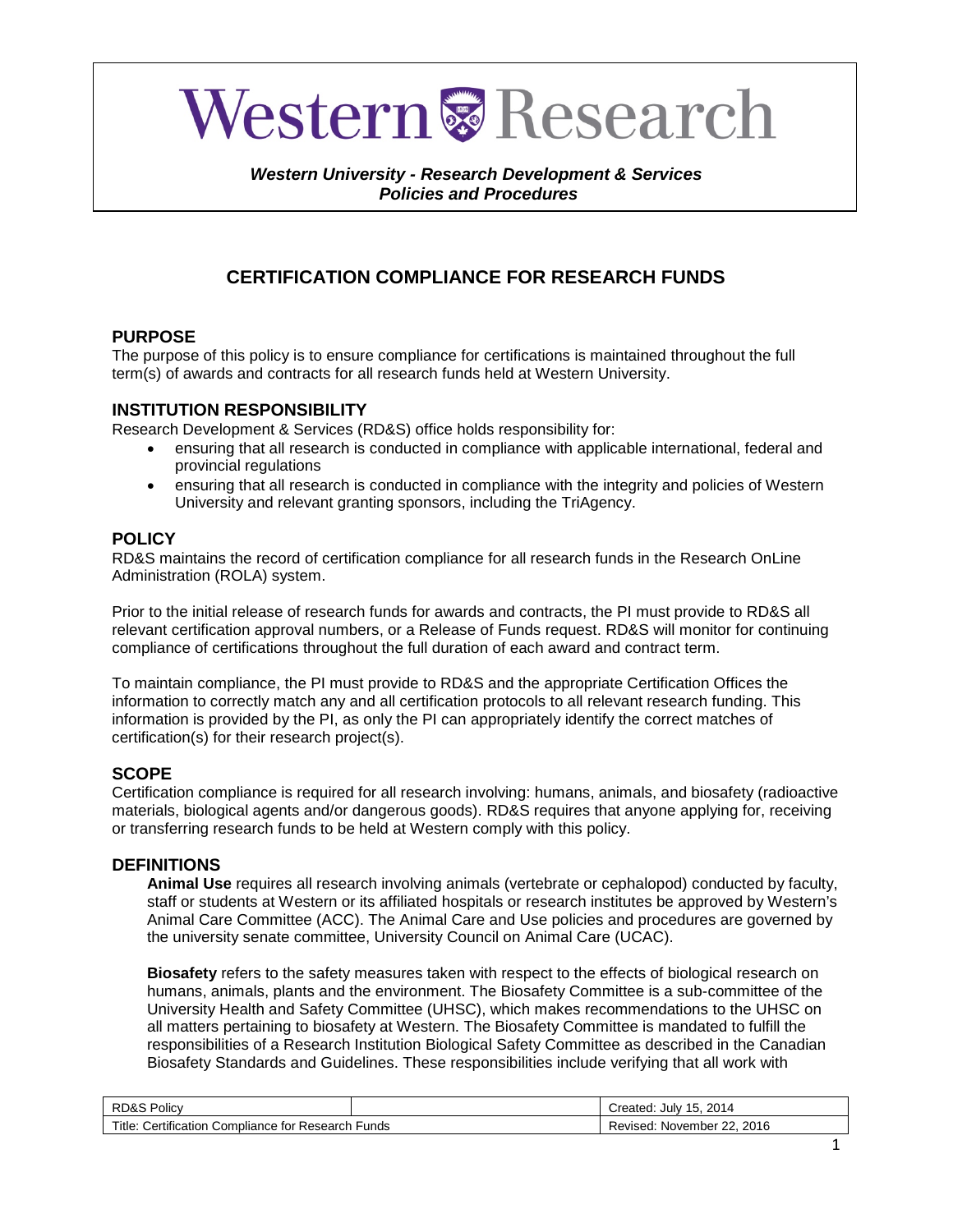biohazardous agents carried out at Western is performed in accordance with the safety practices as stated in the Canadian Guidelines.

**Certification** means approvals verified by Western's Certification Offices for animal use, biosafety, and/or human ethics.

**Certification Offices** are the offices authorized by Western with the responsibility and oversight for animal use (Animal Care and Veterinary Services), biosafety (Human Resources), and human ethics (Office of Human Research Ethics).

**Human Ethics** means all research involving humans conducted by faculty, staff or students at Western or its affiliated hospitals or research institutes. All research involving human ethics must be approved by a Western-sanctioned Research Ethics Board (REB). The Office of Human Research Ethics is the authorized body to approve the use of humans in research for Western and the London hospitals.

**PI** means the principal investigator or account holder for the research funds.

The **Release of Funds** process enables the PI to request conditional approval for release of research funds on any research project where animal use or human ethics will take place at a future date in the award term.

**ROLA** means the Research OnLine Administration corporate business system maintained by RD&S.

**ROLA Proposal** is the initial record created within the ROLA database for every research contract and grant application.

**Sponsor** is any entity which has a funding relationship with Western.

#### **RELATED POLICIES**

MAPP 7.0 – Academic Integrity in Research Activities MAPP 7.5 – Research Grants MAPP 7.12 – Policy and Procedures for the Use of Animals in Research and Teaching MAPP 7.14 – Policy and Procedures for Ethical Review of Research Involving Human Participants

#### **PROCEDURES**

In each ROLA proposal, the PI identifies the requirement for Animal Use protocol approvals, Biosafety permits, and/or Human Ethics protocol approvals during the specified term(s) of the research funding, by checking all appropriate boxes in the Certification Tab in ROLA.

If available at the time of the ROLA proposal submission, the PI also provides all relevant certification approval numbers in the Certification Tab in ROLA.

Upon receipt of award by RD&S, the PI receives a notification from ROLA with a link to provide any outstanding certification approval detail. When involvement of humans or animals use does not occur until a future date, the PI must apply to RD&S for a Release of Funds (detailed in Section 2).

#### **1.0 CERTIFICATION REQUIREMENTS**

- 1.1 All **Biosafety** active permits must be held by the PI or account holder who holds the award, in accordance with the policies of Western's Biosafety office, as outlined at: <http://www.uwo.ca/hr/safety/topics/biosafety/index.html>
	- 1.1.2 To maintain ongoing compliance and access to research funds throughout the full term of all research funding periods, the PI must provide information on biosafety permits to RD&S and the BioSafety office, upon request.

| Policv<br>RD&S                                                             |  | 2014<br>. –<br>15.<br>Created:<br>. Julv |
|----------------------------------------------------------------------------|--|------------------------------------------|
| .<br>⊿ Research ∶<br>∵ertification ب<br>า Funds<br>Compliance for<br>itle. |  | 2016<br>ົດ<br>November<br>⊀evised:       |